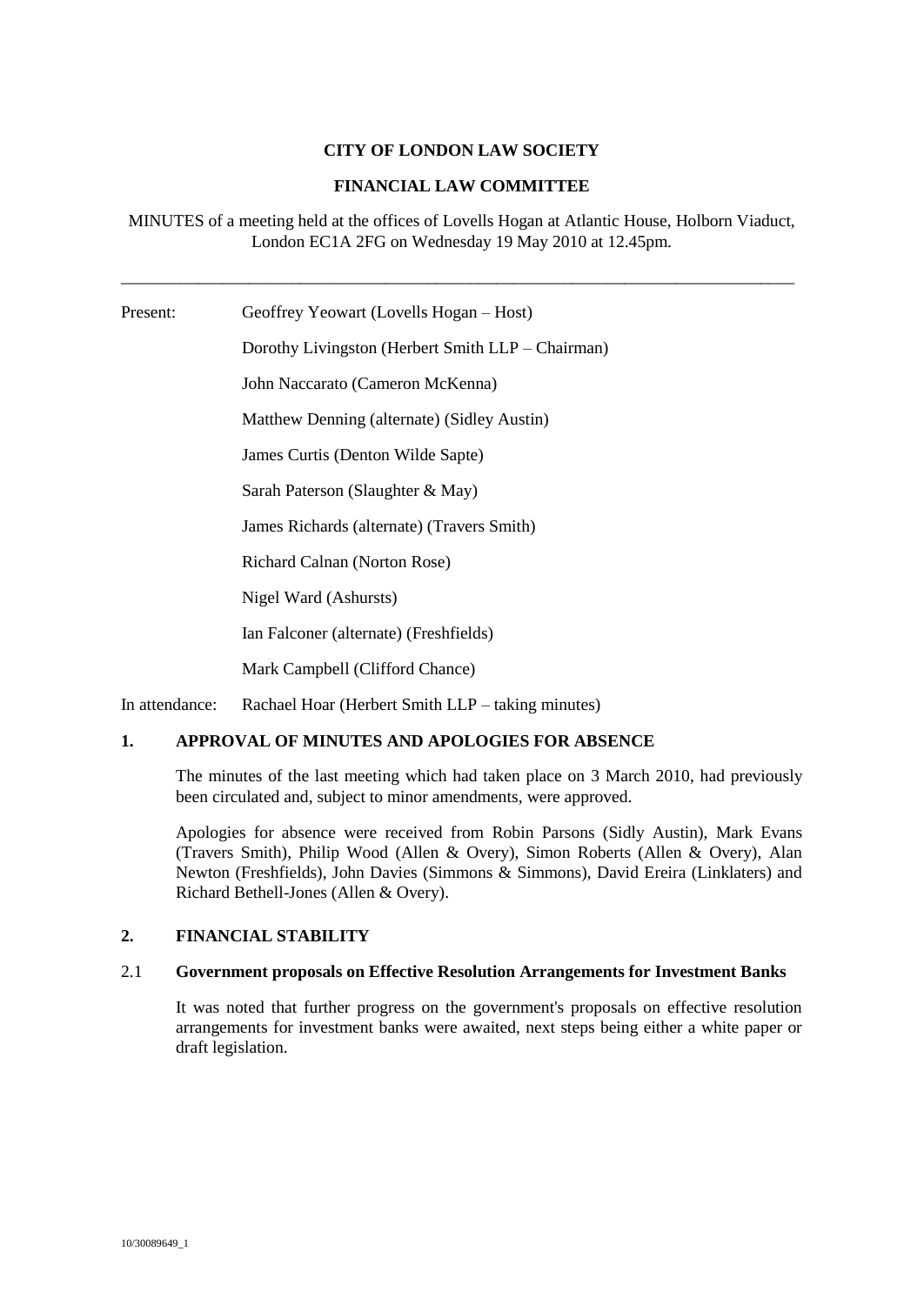## 2.2 **Financial Services Act 2010 and Banking Act 2009**

The Committee was reminded that the Financial Services Act 2010 was now in force and that the Act included two amendments to the Banking Act 2009 in relation to which the Committee had raised concerns:

- 2.2.1 amendments relating to property transfer powers, including the power to create liabilities (section 21); and
- 2.2.2 a wide power allowing the Treasury or the Secretary of State to amend or appeal any enactment in consequence of this Act (which, it was noted, is wider than the equivalent power in the Banking Act 2009) (section 24(3)).

#### 2.3 **Banking Liaison Panel**

It was reported that the work of the Banking Liaison Panel was continuing. In particular, recommendations for the code of practice were evolving.

#### **3. INSOLVENCY**

# 3.1 **Insolvency Law Reform Consultation**

It was reported that a meeting had taken place with the Insolvency Service in March and that various technical issues relating to the moratorium proposals had been discussed. (The proposals are intended to address anomalies between the different UK insolvency regimes rather than making major amendments to the regimes.) The focus of the meeting was on developing a new court moratorium regime for CVAs for larger companies and schemes of arrangement. It was further reported that the Insolvency Service expects to start consulting on developed proposals during the summer.

*Afternote: A further Consultation Paper has been published and a working party, chaired by Geoffrey Yeowart, is preparing a response. The Insolvency Service has proposed a further meeting.*

#### 3.2 **Insolvency Rules Modernisation**

The Committee was reminded that the amended Insolvency Rules had come into force on 6 April 2010, including the new regime for approval of pre-administration expenses. The Committee was also reminded that further changes to the Insolvency Rules were expected to come into force in April 2011.

#### **4. REGISTRATION OF CHARGES**

#### 4.1 **Consultation on registration of charges under the Companies Act 2006**

The Committee was reminded that a consultation paper on proposed changes to the regime for registration of charges had been issued by DBIS on 12 March 2010. A working party of the Committee had met to discuss the consultation and a draft response paper had been prepared and circulated by Richard Calnan.

The working party response paper addressed four main principles:

4.1.1 that all charges created by English companies should be registrable unless registration is prohibited by other legislation;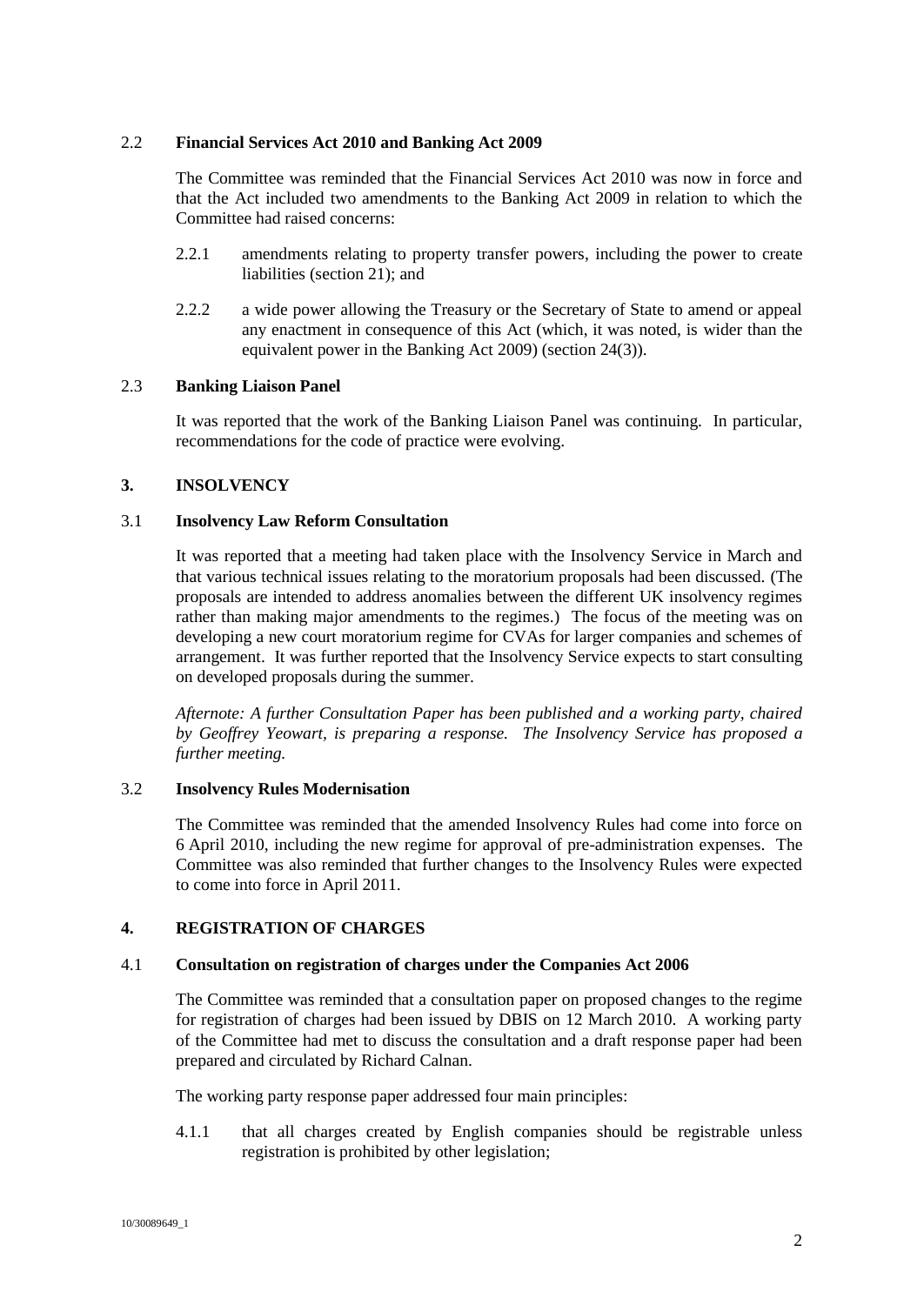- 4.1.2 that registration should be effected by sending the charge document to Companies House electronically;
- 4.1.3 that failure to register within 21 days should render the security created by the charge void; and
- 4.1.4 that the registration of charges created by overseas companies should be regulated by the law of their place of incorporation and not by the law of any part of the UK.

Final comments on the draft response should be sent to Richard Calnan by 28 May 2010.

*Afternote: The paper was submitted and is available on the CLLS website. There has been a further dialogue with DBIS.*

#### 4.2 **Scottish floating charges and the BAD Act 2007**

It was reported that further discussions with relevant Scottish bodies and Companies House were continuing in relation to Part 2 of the Bankruptcy and Diligence etc (Scotland) Act 2007 which was not yet in force. The Committee was reminded that if implemented in its current form, the Act would result in a floating charge created under the law of a jurisdiction outside Scotland being ineffective under Scottish law over Scottish assets falling within the scope of the charge unless it was registered under Part 2. Proposals were therefore being explored to avoid the need for a floating charge registered at Companies House also to be registered under Part 2. This would be helpful (as it would avoid the need for double registration) but it would not resolve all issues which concerned the Committee.

Geoffrey Yeowart and Dorothy Livingston are members of a working group set up to advise the Scottish Government as well as, DBIS and Companies House Cardiff representatives.

*Afternote: A meeting of the working group to consider draft recommendations will take place in Edinburgh at the end of September.*

## **5. EXECUTION OF DOCUMENTS – HILMI & ASSOCIATES LIMITED V 20 PEMBRIDGE VILLAS FREEHOLD LIMITED**

It was reported that a Court of Appeal case (*Hilmi & Associates Limited v 20 Pembridge Villas Freehold Limited* [2010] EWCA Civ 314) had caused some further debate on execution mechanics among firms. It was noted that the court had had to consider the degree of execution formality required for a notice given under the Leasehold Reform, Housing and Urban Development Act 1993 and there was some debate as to whether the case could be seen to have wider implications for the signing of formal documents.

*Afternote: Following discussions with the Company Law Committees it has been concluded that the case does not affect the CLLS note on electronic completions.*

## **6. COMPANIES ACT 2006 (S39) AND ULTRA VIRES DOCTRINE**

It was noted that a further draft of the working party note on the effect of the Companies Act 2006 on the ultra vires doctrine and the practice of checking constitutional documents had recently been circulated for comment. Final comments should be sent to Mark Campbell as soon as possible in order that the note could be finalised.